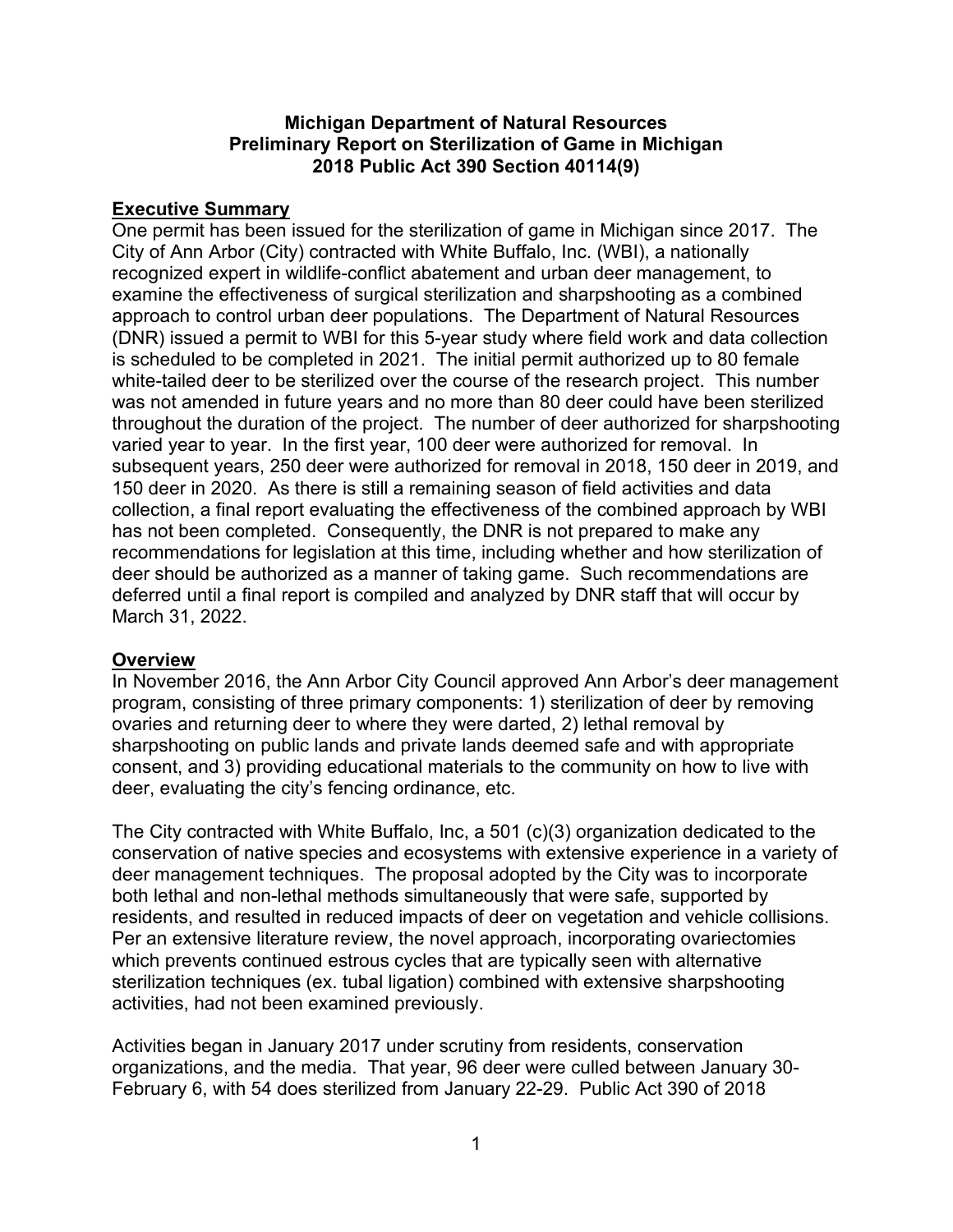prohibits the DNR from issuing deer sterilization permits until 2022. This act eliminated the possibility of additional non-lethal management in Ann Arbor as the existing permit only authorized the sterilization of 80 deer. The goal of the sterilization program was to sterilize a high percentage of does in the area, rather than a total number of individuals. In certain locations, lethal removal is unavailable (ex. presence of school owned properties) due to firearm discharge restrictions.

In subsequent years, the number of deer sterilized per year decreased as the total number of deer sterilized under the initial permit approached eighty. The number of deer to be culled varied from 150-250, with a maximum number removed of 115 in 2018 (Table 1). No safety issues occurred during the removal or capture process for deer in Ann Arbor during the four-year study period.

## **Preliminary Results**

WBI estimated a population decline from February 2017 to March 2020 from 94 to 50 deer within their study areas, a total decline of 47% (DeNicola 2020). Additionally, WBI estimates effectively sterilizing between 88% and 97% of does each year over the fouryear period (DeNicola 2020). WBI estimates sterilization costs over these four years at \$159,800, while estimating sharpshooting cost at \$255,800 (DeNicola 2020). Information on community support, deer-vehicle collision trends, and vegetative response were not available while developing this preliminary report.

#### **DNR Recommendations**

Although the observed declines in deer surveys from the study are worth noting, there is still another field season of sharpshooting and data collection to occur. Consequently, the final report from WBI evaluating the combined approach has yet to be developed. Without analyses of the complete data, the DNR is not yet able to evaluate how much of this decline may be attributable to the combined sharpshooting and sterilization efforts and how much may be attributable to other factors. The DNR would need to review this final report, along with complimentary data and perceptions from the community and community leaders, before recommending legislation or details on incorporating sterilization as a management option for white-tailed deer in the future.

| Table 1. Natiliber of acer sichilized and femoved from Anit Albor, Michigan, Zu i <i>f</i> "Zuzu. |                           |                       |
|---------------------------------------------------------------------------------------------------|---------------------------|-----------------------|
| Year                                                                                              | Number of Deer Sterilized | Number of Deer Culled |
| 2017                                                                                              | 54                        | 96                    |
| 2018                                                                                              | 18                        | 115                   |
| 2019                                                                                              |                           | 112                   |
| 2020                                                                                              |                           | 109                   |
| Total:                                                                                            | 78                        | 432                   |

Table 1. Number of deer sterilized and removed from Ann Arbor, Michigan, 2017-2020.